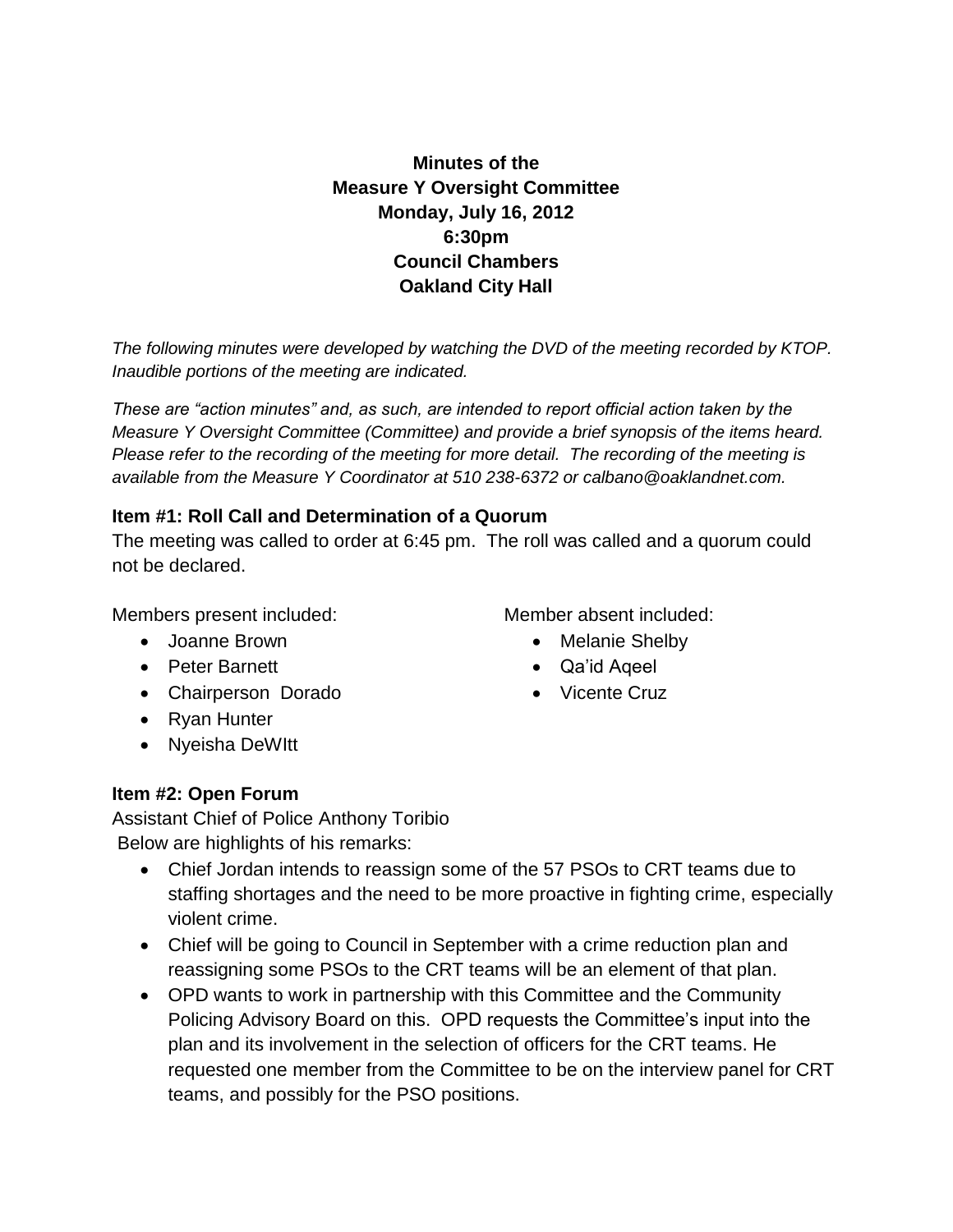- The strategy the CRTs will use to reduce violent crime has not been finalized. Consultation with the Probation Department and Parole, and the OPD Gang Task Force will determine how to best utilize the CRT teams. Data is also used to focus their work which can include: buy- bust operations, identifying and arresting wanted persons, working with the Criminal Investigation Unit, etc. In response to a question, Chief Toribio stated there is no data that correlates the use of these strategies, specifically, to the reduction in violent crime.
- There is a range of responses from the public on this proposal some don't like it because there will be fewer PSOs. However some see the value in the crime fighting efforts to the overall health of the beat.

### **Item #3: Approval of the Minutes from the June 18, 2012 MYOC Meeting and the Committee Retreat on June 26, 2012**

This Item was tabled due to the lack of a quorum.

#### **Item #4: Fire Chief Deloach Reed**

Chairperson Dorado welcomed the new Fire Chief Deloach Reed who introduced herself and gave a brief biography.

- She said she cannot give a presentation on the Mentoring Program at this time. There are various short term community programs OFD does sponsor, such as the Explorer and EMT programs, but there is no formal mentoring program in place as required by Measure Y.
- OFD needs to make an assessment and to put forward a proposal within 3-6 months.
- Members said they appreciated Chief Reed's honesty, but expressed shock that this program is not in place as Measure Y has been in effect 7 or 8 years.

## **Item #5 Measure Y Budget – DHS Revenue and Expenditures**

Priya Jagannathan provided a report on the Measure Y Revenue and Expenditure for DHS for February and March, 2012.

 When asked if there were any unanticipated expenditures of revenue coming up. She replied that the grantee report is due the end of the July and DHS will know then, however, DHS does not anticipate any provider returning any money, but will provide a report what it is available.

## **Item #6 Normalization of the Data discussion with Resource Development Associates (RDA).**

RDA provided a memo to Committee members last month in response to their questions about data normalization raised at earlier meetings. This memo laid out the pros and cons but did not take a stance; rather RDA said that normalizing the data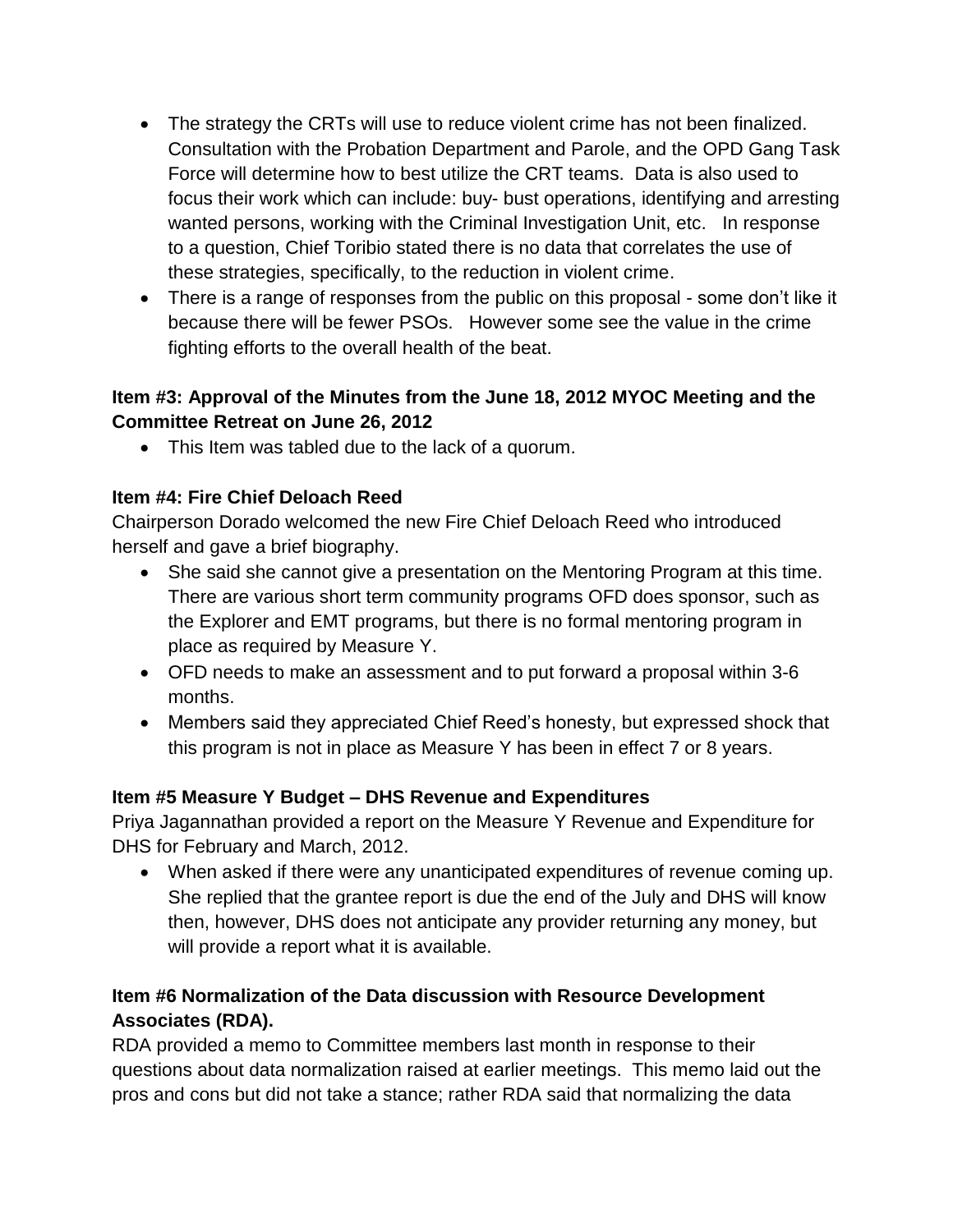depends on the goal of the evaluation. If it is to compare programs it is useful, but if it is used to track what the programs are doing and the broader impact the programs have on violence overall it is a "distraction". The following highlights the discussion:

- Member Hunter said his concern about normalizing the data is not so much to compare programs to one another but to compare each of the programs against a fixed metric or set of metrics to see if each program is doing well given what it is funded to do. RDA responded by saying that makes sense but that normalization puts the metric is terms of outcomes rather than in terms of what the program is about – what the grantees are putting into the programs to achieve the outcomes.
- Both the process and the outcome metrics are important and should go into a menu of metrics to see if the programs are doing a good job. When looking at the evaluation we shouldn't have to look at a crystal ball to see just how well they are doing.
- Yet where is the impact on crime? The Committee is looking for more guidance on how to better assess which programs/ strategies have a real impact on the populations in need of service and if it means putting all the money in one strategy than we should do that. It is frustrating to not be able to answer the question: what is making an impact and what is not?
- Member Hunter expressed the Committee's appreciation for RDA putting the memo together as it was helpful was in the RFP discussion.

## **Item #7 MYOC Recommendations for Evaluation RFP**

Members of the Ad Hoc Committee selected to review the Evaluation RFP include Members Dorado, Brown and Hunter. Member Hunter presented the Ad Hoc Committee's suggestions. He also noted that the Committee understands it is advisory and is only acting in that capacity.

Dyanna Christie introduced herself and said she was asked by the City Administrator's Office to help draft the RFP. She appreciates the work of the Committee on the RFP as it has greatly strengthened it.

The Ad Hoc recommendations include the following:

- The evaluation needs to focus explicitly and primarily on the reduction of crime and violence in Oakland as per the legislation.
- Specify in detail all required evaluation elements what the evaluation should address, what the content would include (pages 9 and 10).
- Weigh experience with law enforcement and violence prevention as a factor in selection an evaluator.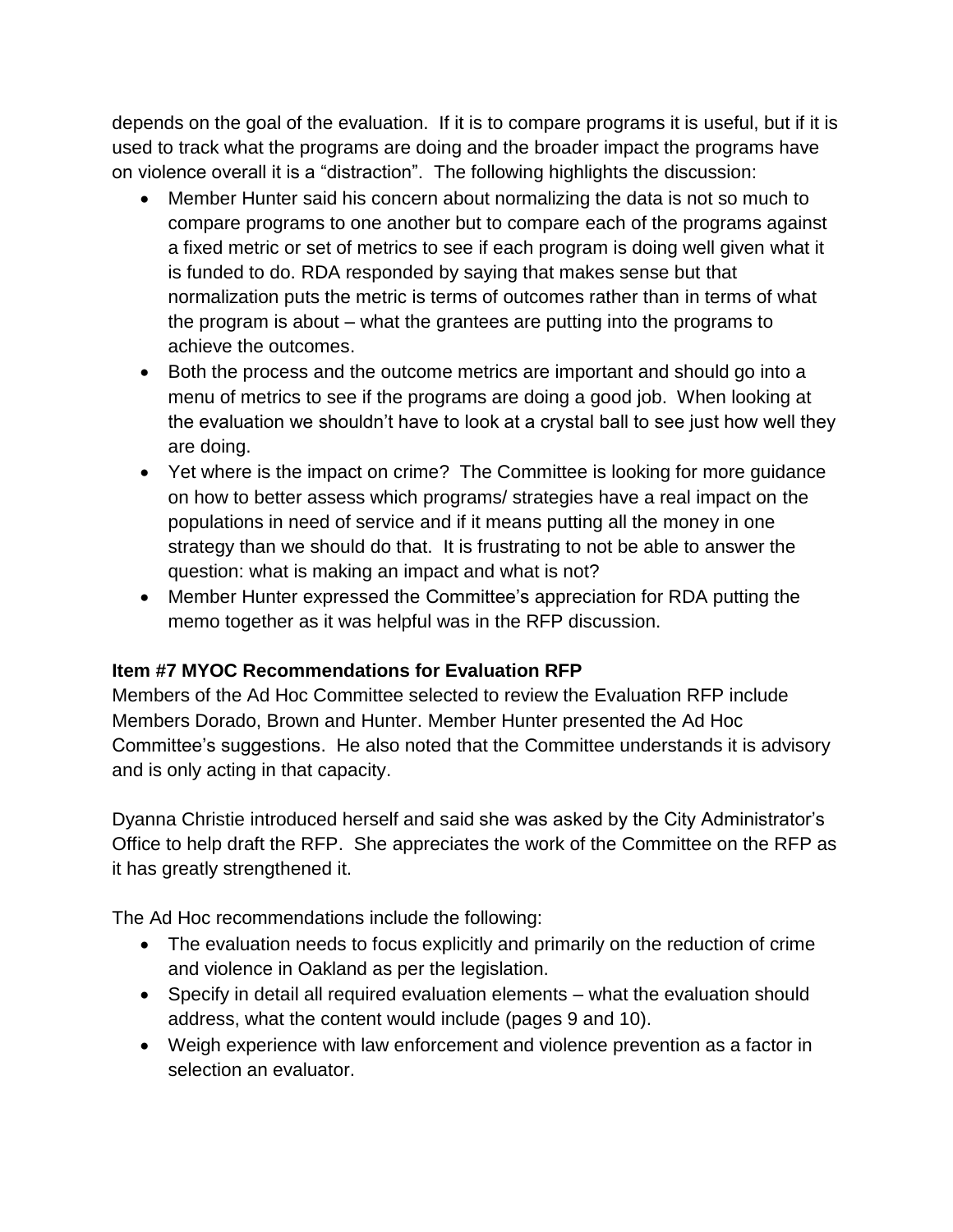- Examine more deeply the effectiveness of problem-solving officers, and use the data in the SARA Database.
- Present the evaluators' opinions about the relative effectiveness of the community policing program and individual violence prevention grantees. The evaluator must be clear and direct about what works and what does not, to the extent possible with available data.
- Clarify that for-profit evaluators are eligible.

Ms. Christie said we would like to release the RFP next week; however she could envision one more round from the Committee before a final version is ready. Once the firm has been chosen they will go to the Public Safety Committee.

Member Hunter stated the Committee's intention of making a report to the Public Safety Committee on the collaborative process used in developing the RFP.

Sara Bedford from DHS made the point that Measure Y violence prevention programs are not funded to scale so to talk about extending the data to the population as a whole is inaccurate. Using comparable populations is more realistic way to look at it. She also said it would be good to add qualitative elements such as focus groups, and to give more direction around community policing.

# **Item #8 Breakdown of PSO Hours - Lt Hamilton, continued from previous meetings**

- Lt Hamilton gave a presentation regarding a mechanism within OPD to report on 1) the time PSOs are spending on their beats and 2) the time PSOs are charging to Measure Y or to the General Fund.
	- $\circ$  He investigated the use of the CAD system (which works with the radio system) to see if this was an appropriate mechanism. The problem is that the additional radio traffic that would result might be too much for the system. Additional channels would be necessary and that would have a cost associated with it. His conclusion was that the idea has potential but needs more exploration.
	- o He also took a sample of PSO time sheets (as suggested by Chairperson Dorado). His conclusion was that produced the desired result but it is time consuming and labor intensive.
- Of these two suggestions, working with the timesheets was the most doable, but who could be assigned to do a report such as this on a consistent basis given staffing and funding shortages.
- Member Barnett discussed using the SARA database as a way to get at this information. Lt Hamilton said the SARA Database can tell you how many projects